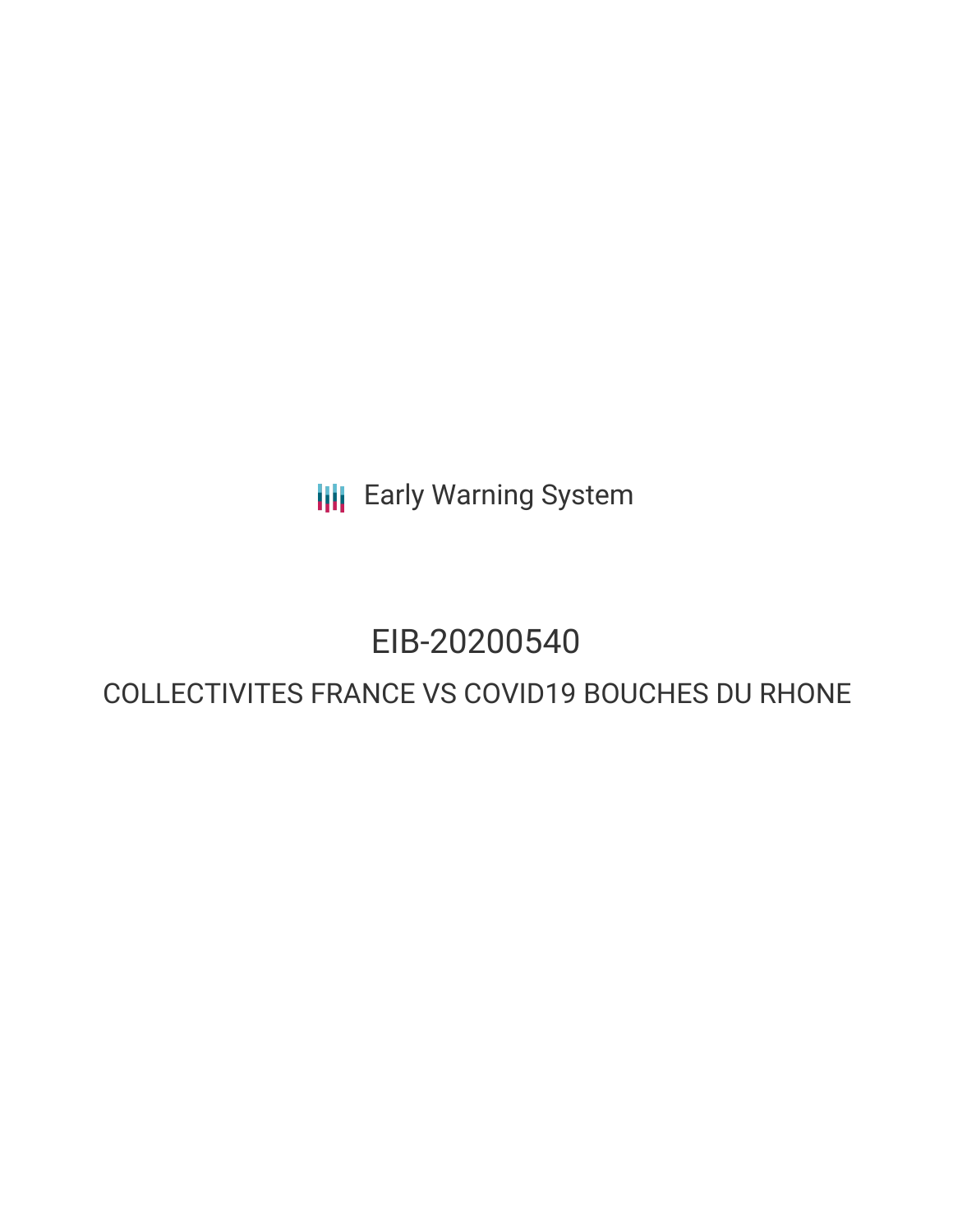

#### **Quick Facts**

| <b>Countries</b>               | France                                             |
|--------------------------------|----------------------------------------------------|
| <b>Financial Institutions</b>  | European Investment Bank (EIB)                     |
| <b>Status</b>                  | Approved                                           |
| <b>Bank Risk Rating</b>        | U                                                  |
| <b>Voting Date</b>             | 2020-12-21                                         |
| <b>Borrower</b>                | Government of France                               |
| <b>Sectors</b>                 | Construction, Education and Health, Infrastructure |
| <b>Investment Type(s)</b>      | Loan                                               |
| <b>Investment Amount (USD)</b> | \$97.90 million                                    |
| <b>Loan Amount (USD)</b>       | $$97.90$ million                                   |
| <b>Project Cost (USD)</b>      | \$154.19 million                                   |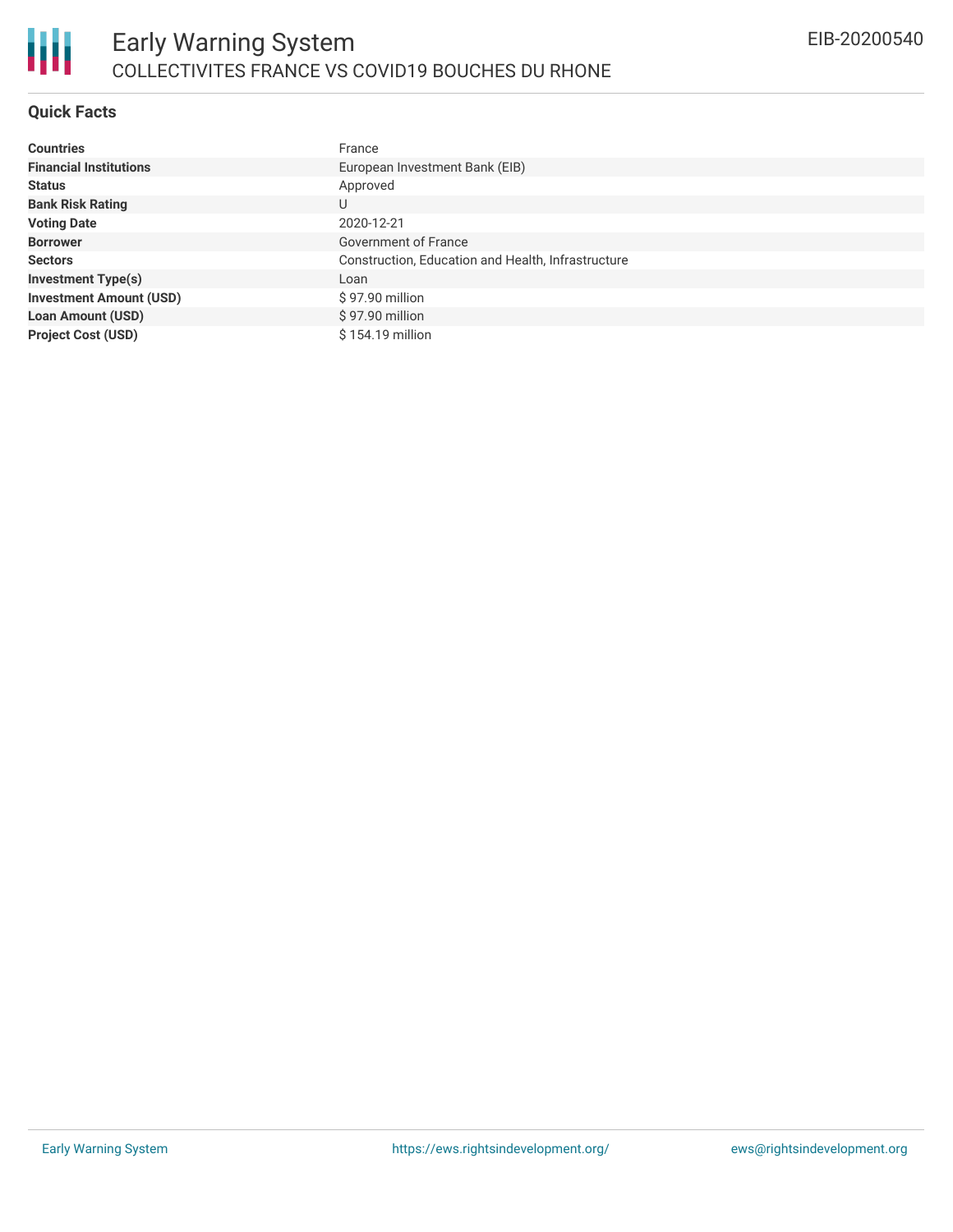

#### **Project Description**

According to EIB website, the project will be financing the additional investment needs of the Bouches-du-Rhône department in order to mitigate the effects of the COVID-19 crisis on health, social and economic levels. Framework loan under the COLLECTIVITES France VS COVID-19 program loan (2020-0318).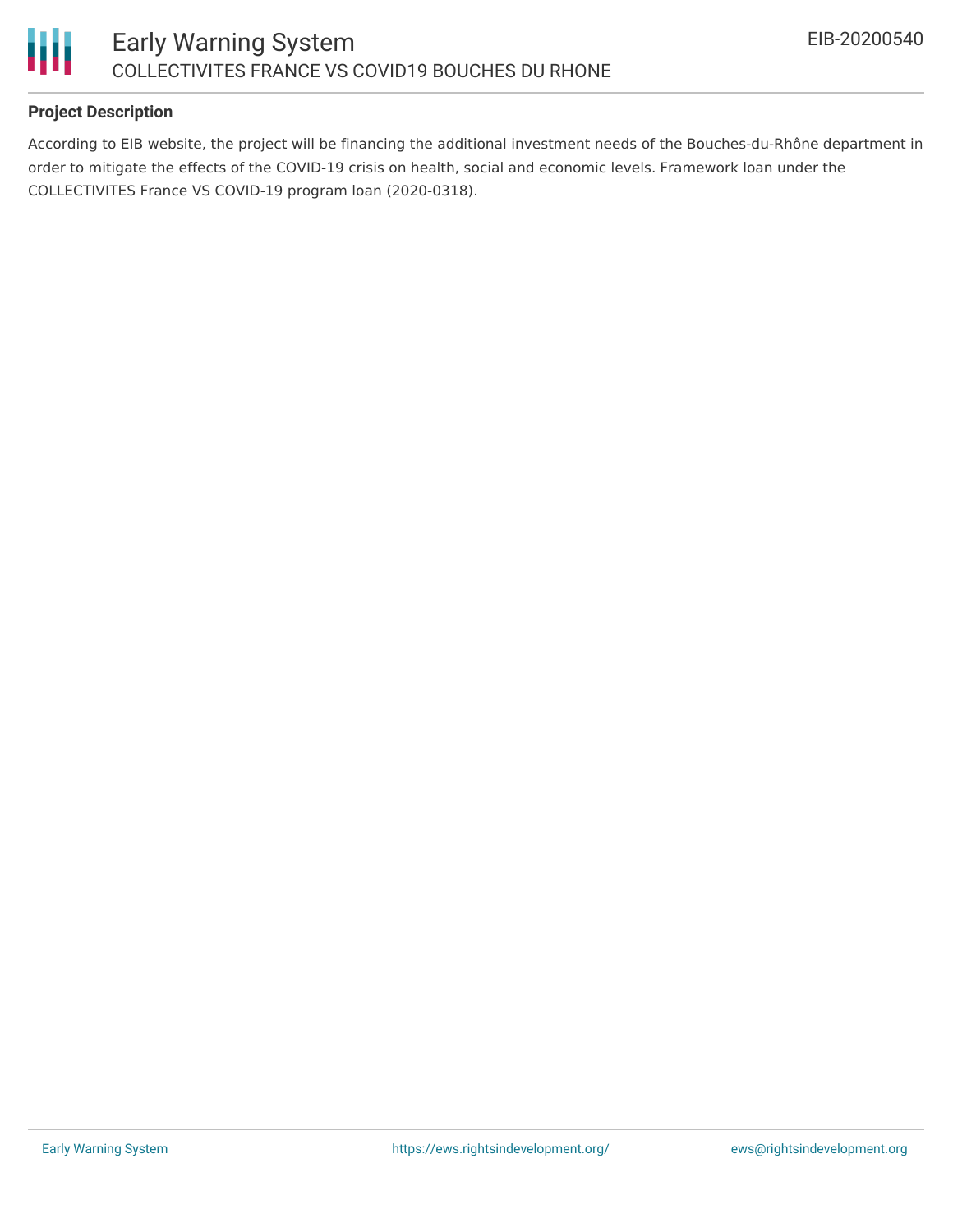# 朋

#### **Investment Description**

European Investment Bank (EIB)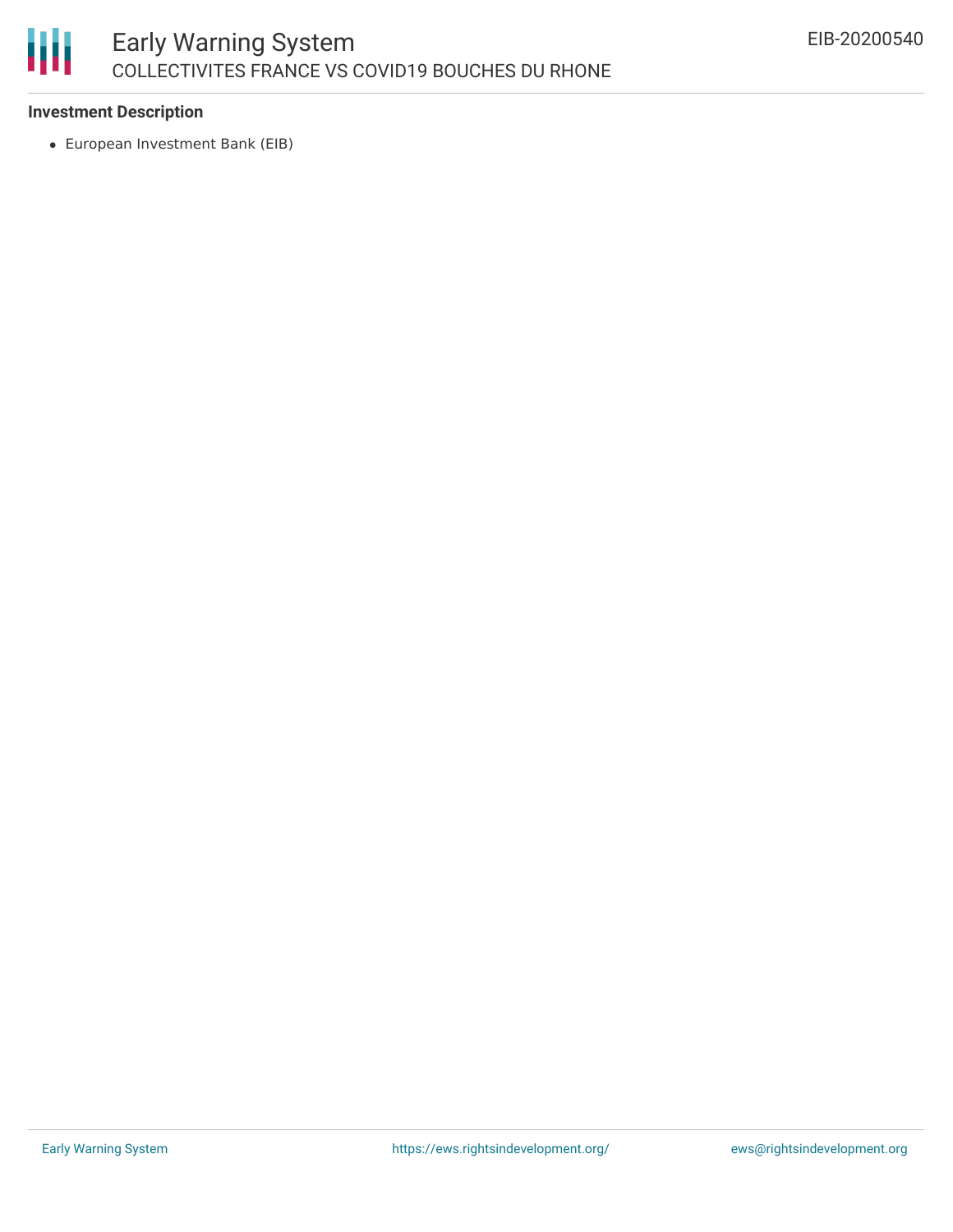#### **Contact Information**

No contact information provided at the time of disclosure.

#### **ACCESS TO INFORMATION**

You can submit an information request for project information at: https://www.eib.org/en/infocentre/registers/requestform/request-form-default.htm

#### **ACCOUNTABILITY MECHANISM OF EIB**

The EIB Complaints Mechanism is designed to facilitate and handle complaints against the EIB by individuals, organizations or corporations affected by EIB activities. When exercising the right to lodge a complaint against the EIB, any member of the public has access to a two-tier procedure, one internal - the Complaints Mechanism Office - and one external - the European Ombudsman. A complaint can be lodged via a written communication addressed to the Secretary General of the EIB, via email to the dedicated email address: complaints@eib.org, by completing the online complaint form available at the following address: http://www.eib.org/complaints/form via fax or delivered directly to the EIB Complaints Mechanism Division, any EIB local representation office or any EIB staff. For further details, check:

http://www.eib.org/attachments/strategies/complaints\_mechanism\_policy\_en.pdf

When dissatisfied with a complaint to the EIB Complaints Mechanism, citizens can then turn towards the European Ombudsman. A memorandum of Understanding has been signed between the EIB and the European Ombudsman establishes that citizens (even outside of the EU if the Ombudsman finds their complaint justified) can turn towards the Ombudsman on issues related to 'maladministration' by the EIB. Note that before going to the Ombudsman, an attempt must be made to resolve the case by contacting the EIB. In addition, the complaint must be made within two years of the date when the facts on which your complaint is based became known to you. You can write to the Ombudsman in any of the languages of the European Union. Additional details, including filing requirements and complaint forms, are available at: http://www.ombudsman.europa.eu/atyourservice/interactiveguide.faces